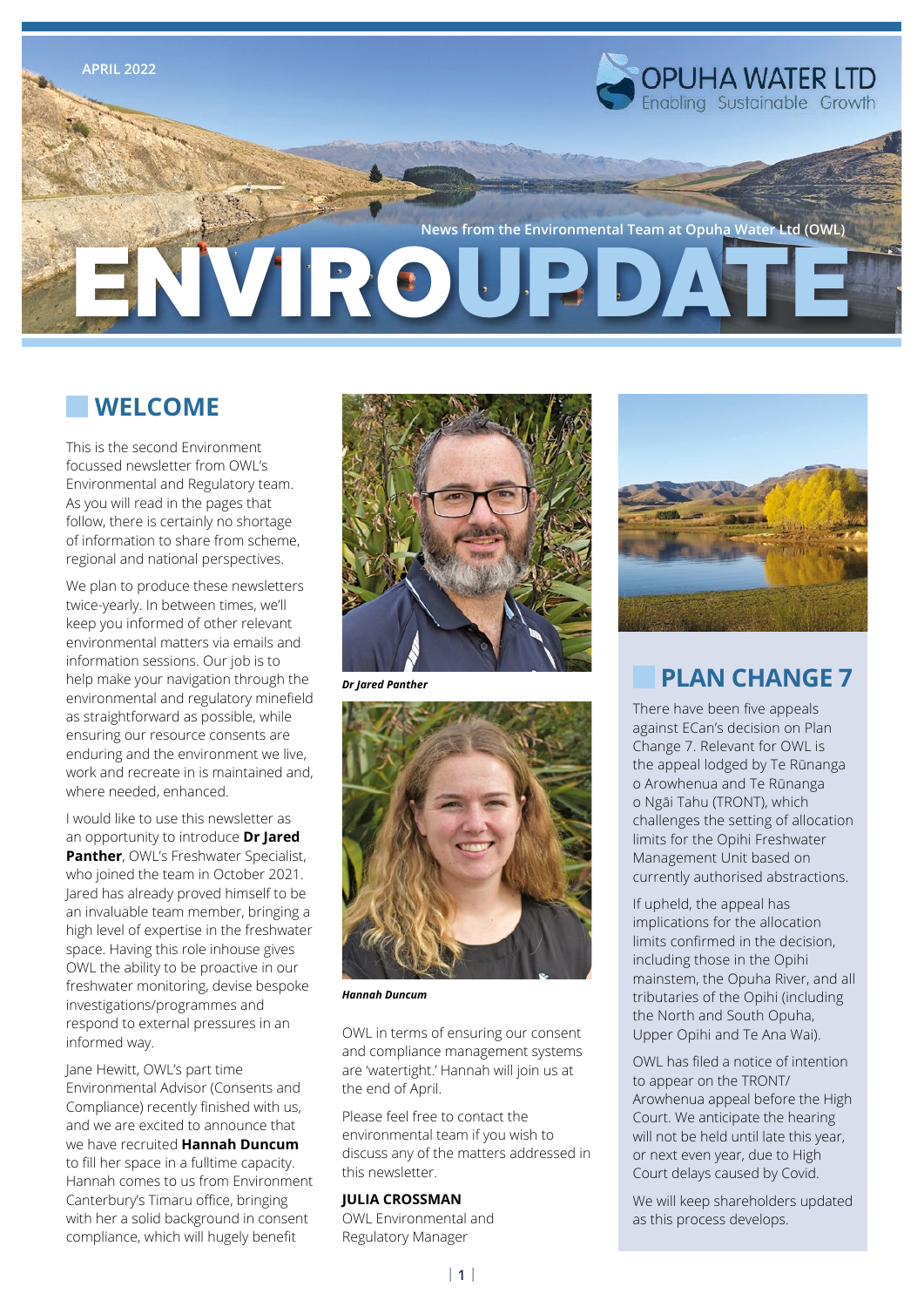# **FARM ENVIRONMENT PLANNING, EDUCATION AND CONSENTS**

### **FEP Auditing update**

Farm Environment Plan (FEP) Audits are still on hold for the area south of the Rangitata River and there is no timeline from ECan as to when they will recommence.

It is anticipated that Overseer will continue be the easiest way to collate the information needed for the audits. However, it won't be able to be used as the single factor to demonstrate compliance/non-compliance as it was before. While there is a cost to getting an Overseer budget completed, it will be more cost effective than having an auditor to go through paper-based records and spreadsheets. We hope we'll receive clarification soon on the audit recommencement date, and whether a 20/21 Overseer budget will be required, or if shareholders will be able to push out to a 21/22 budget for those that should have been audited prior to lune 2022.

When audits recommence, it is likely that:

- For livestock-based systems, Overseer will continue to be used.
- For arable systems, if recording systems such as ProductionWise or

FarmIQ (or equivalent) are utilised, Overseer will provide little value. However, if these recording systems are not used, Overseer will continue to be the best tool to capture the data required for an audit

### **Farm Management Plan rollout**

Lucy Millar will contact all shareholders with properties exceeding 10 hectares who do not currently require a farming land use consent, as such properties are required to have Farm Management Plans (FMPs) and to register with ECan's Farm Portal to be classed as a Permitted Activity. FMPs are a simplified version of a FEP, containing details of how the property is managed and creating a map of important features on the property, such as waterbodies. Their completion will also help OWL's understanding of land use and irrigation management throughout the scheme.

### **Farming Land use Consents**

OWL considers it vitally important to protect the reputation of the scheme and ensure it is compliant in all aspects of its operation. This includes the requirement to only deliver water to

shareholders who hold a farming land use consent, where they are required by regulation to have one.

Positively, the vast majority of shareholders who meet the requirements to hold a farming land use consent, have either been issued a consent, or are in the application process with ECan. However, we are aware a small number of shareholders are yet to lodge an application. Due to a hold on processing consents in the OTOP region, applications are unable to be lodged at this point, but it will be a priority for OWL to ensure these are lodged as soon as practicable.

### **Greenhouse Gas (GHG) Emissions**

The partners in He Waka Eke Noa (including the Government) have developed two options to price agricultural greenhouse gas emissions; a farm-level levy, or a processor-level hybrid levy. During February and March, feedback was sought from farmers, growers and others in the primary sector on these options, via a national roadshow and online workshops. The He Waka Eke Noa partnership will provide its recommendations to Government Ministers by 31 May 2022.



# **WATER QUALITY MONOTORING PROGRAMME**

OWL carries out water quality sampling at multiple locations throughout the region so we can better understand water quality and ecosystem health within the lake, rivers and surrounding catchments.

Two new water quality monitoring programmes have been developed during the past couple of months to increase our understanding of

water quality in the tributaries of Lake Opuha and the upper Opihi River. Understanding and quantifying nutrient inputs and E.coli levels is essential managing water quality issues such as cyanobacteria blooms, high nitrate levels, or elevated *E.coli*. If high concentrations of nitrate or *E.coli* are detected in the tributaries of Lake Opuha or the upper

Opihi River, we will work with landowners to identify the source of these high levels.

This water quality monitoring program started in late January 2022 and will continue monthly. The outcomes of OWL's monitoring programmes will be shared with shareholders via the Upper Opihi-Opuha Catchment Group.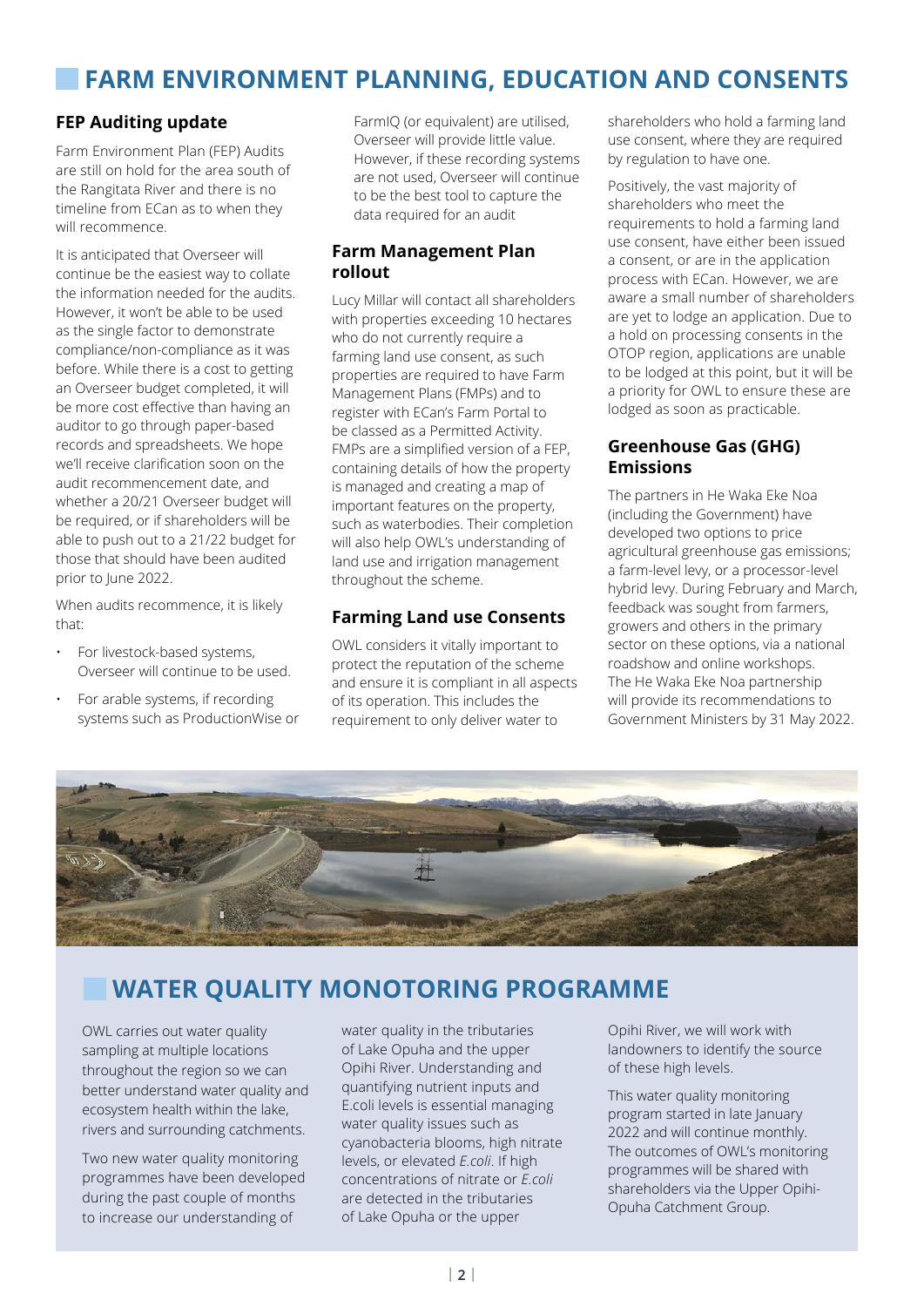

*Lake Opuha Island*

## **BIODIVERSITY PROJECT**

One of OWL's seven long term (20-30 year) strategy goals is 'An enduring biodiverse corridor centred on our waterways from the mountains to the sea (Ki uta ki tai)'. While this is a longterm goal, it will never be achieved if we do not commit now to investing in planning, partnerships, and work on the ground.

Improving biodiversity incorporates four factors – protection, restoration, enhancement, and creation – in order of ecological importance and success. OWL management see three key opportunities for improving biodiversity throughout the scheme, to achieve our long-term strategic goal:

- 1) protection, restoration, enhancement, and creation of biodiversity on shareholders' properties. This starts with the drafting of biodiversity plans for shareholders, and, in future years, there will be budget for the implementation of these plans;
- 2) creation of biodiversity on land owned by OWL, starting with the Lake Opuha Island as a priority;

3) stakeholder partnerships in biodiversity projects.

#### **Biodiversity Plans**

Biodiversity plans for large properties are underway. Lucy Millar will provide an email 'heads-up' to shareholders in each catchment prior to contact by Lang Sustainability (LSL). OWL plans to have the majority of these completed by the end of June, so when Nicole or Danette from LSL call to book a site visit with you, please make the time to meet with them. Remember, to be eligible for funding assistance in subsequent years, the actions need to be documented in your plan. Significant Natural Area (SNA) reports are being sought from shareholders to inform and complement these plans and ensure duplication is avoided.

A 'Steering Group' has been established made up of OWL, DOC, ECan and AEC, which has helped with the 'catchment context' to date and will also help determine the priorities for implementation of the plans.

#### **Lake Opuha Island Planting**

OWL has engaged the services of Ines Stager, a landscape architect from Geraldine, to draft a long-term biodiversity and landscape plan for the island and surrounding areas. This will guide our biodiversity corridor project on OWL land for the next 10-15 years.

Given that the lake is such a wellused and appreciated recreational resource, OWL is keen to ensure our shareholders, key stakeholders and the wider community are on-board with our enhancement plans. We will send the draft to shareholders and consider making it public through the Fairlie Accessible and OWL websites and OWL's Facebook page.

The island project is likely to start in April with ground spraying to ensure weeds are under control prior to any planting.

Long term, we hope the community can be involved in planting days. There is also potential for volunteer and/or sports club fundraiser events. As plans develop, we will keep shareholders updated.